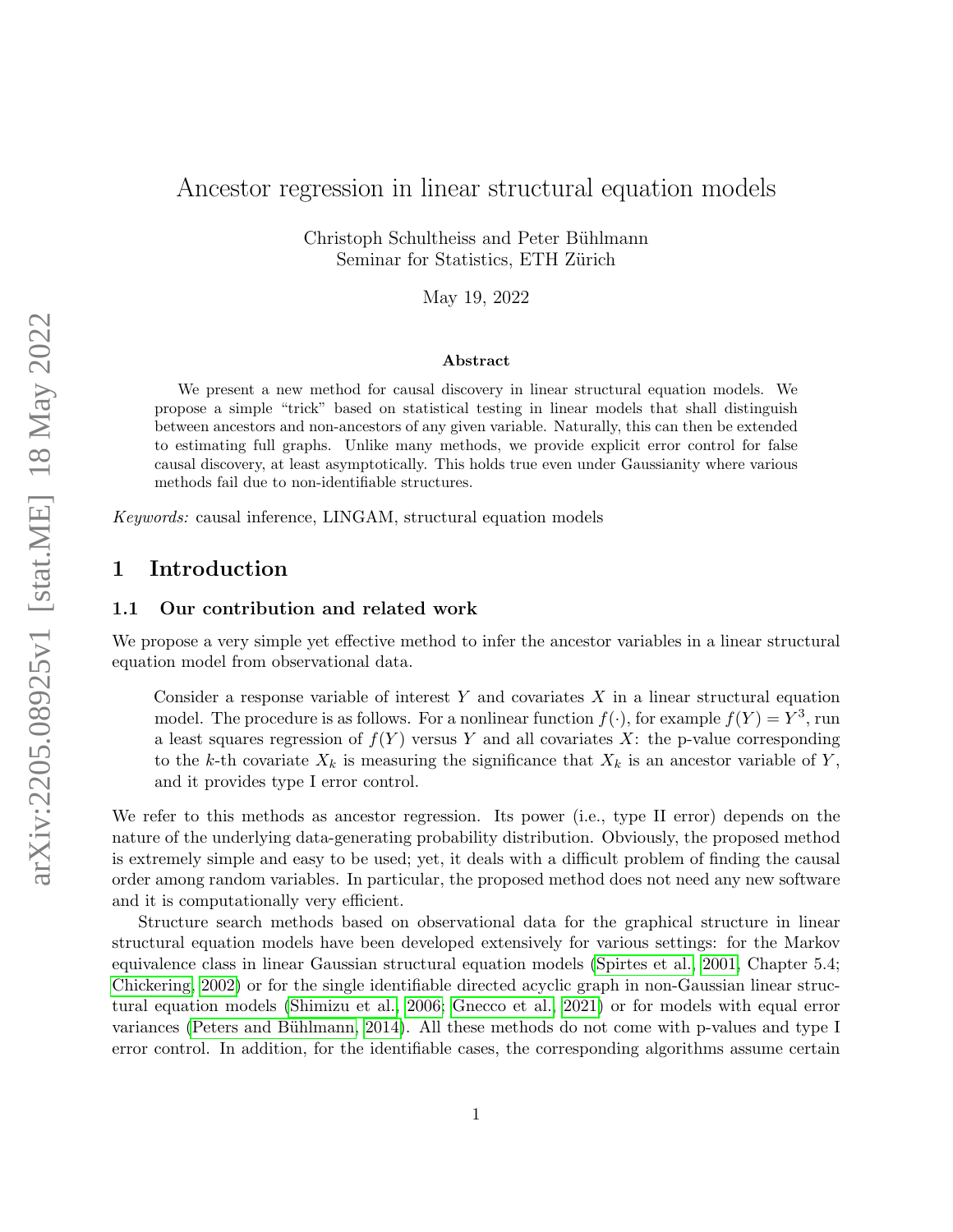assumptions such as non-Gaussian errors, while our procedure does not rely on such conditions but automatically exploits whether the structure is identifiable or not.

Our contribution can be summarized in short as follows. We propose ancestor regression which, as ordinary least squares regression, is very easy to be used and equipped with type I error control for inferring ancestor variables in linear structural equation models. The method does not rely on additional assumptions such as non-Gaussianity: it automatically avoids to claim causal directions if the problem is non-identifiable.

#### 1.2 Notation

We present some notation that is used throughout this work. We use upper case letters to denote a random variable, e.g.,  $X$  or  $Y$ . We use lower case letters to denote i.i.d. copies of a random variable, e.g., x. If  $X \in \mathbb{R}^p$ , then  $x \in \mathbb{R}^{n \times p}$ . With a slight abuse of notation, x can either denote the copies or realizations thereof. We write  $x_j$  to denote the j-th column of matrix x and  $x_{i,j}$  to denote the element in row i and column j. With  $\leftarrow$ , we emphasize that an equality between random variables is induced by a causal mechanism.

### 2 Ancestor regression

### 2.1 Model and method

Let  $X \in \mathbb{R}^p$  be given by the following linear structural equation model (SEM)

<span id="page-1-0"></span>
$$
X_j \leftarrow \Psi_j + \sum_{k \in \text{PA}(j)} \theta_{j,k} X_k \quad j = 1, \dots, p,\tag{1}
$$

where the  $\Psi_1, \ldots, \Psi_p$  are independent and centered random variables. We assume that  $0 \leq$  $var(\Psi_j) = \sigma_j^2 < \infty$   $\forall j$  such that the covariance matrix of X exists and has full rank. We use the notation  $PA(j)$ ,  $CH(j)$ ,  $AN(j)$  and  $DE(j)$  for j's parents, children, ancestors, and descendants. Further, assume that there exists a directed acyclic graph (DAG) representing this structure.

Let  $X_i$  with  $j \in \{1, \ldots, p\}$  be a variable of interest; it has been denoted as response Y in Section [1.](#page-0-0) Consider a nonlinear function  $f(\cdot)$ . The following result describes the population property of ancestor regression, with general function  $f(\cdot)$ .

<span id="page-1-1"></span>**Theorem 1.** Assume that the data  $X$  follows the model  $(1)$ . Consider the ordinary least squares regression  $f(X_j)$  versus X, denote the according OLS parameter by  $\beta^{f,j} := E(XX^{\top})^{-1}E\{Xf(X_j)\}$ and assume that it exists. Then,

$$
\beta_k^{f,j} = 0 \,\,\forall k \notin \{\text{AN}(j) \cup j\}.
$$

Importantly,  $X_j$  itself must be included in the set of predictors as well. The beauty of Theorem [1](#page-1-1) lies in the fact that no assumptions on the distribution of the  $\Psi_l$  or the size of the  $\theta_{l,k}$  apart from existence of the moments must be taken. This allows to control against false discovery of ancestor variables. The proof of this and the subsequent theoretical results is available in the supplementary material.

Typically,  $\beta_k^{f,j}$  $k^{J,j} \neq 0$  holds for ancestors since a nonlinear function of that ancestor cannot be completely regressed out by the other regressors using only linear terms. For ancestors that are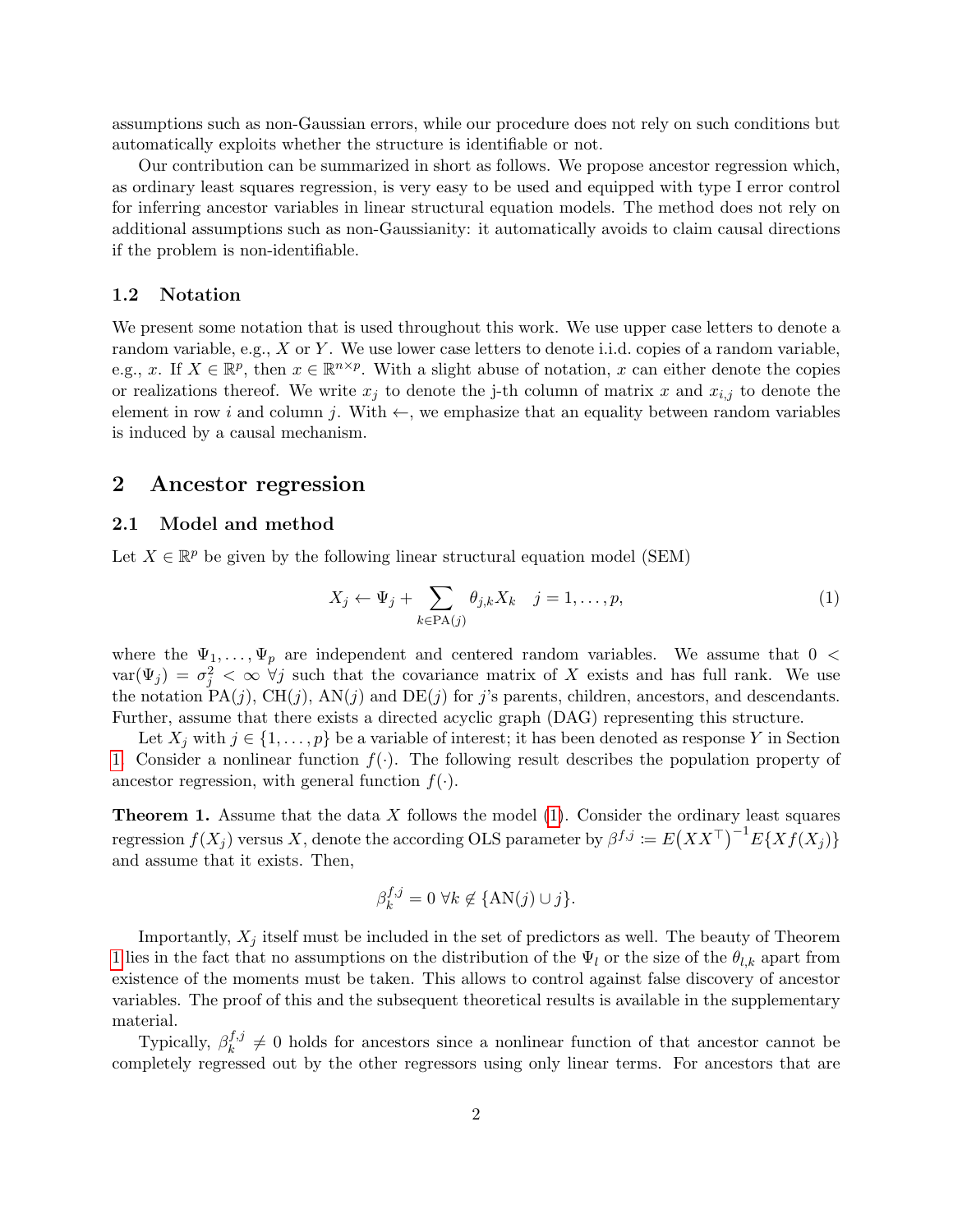much further upstream, this effect might become vanishingly small. However, this is not such an issue since when fitting a linear model using the detected ancestors, those indirect ancestors are assigned a direct causal effect of 0 anyway.

Based on Theorem [1,](#page-1-1) we suggest testing for  $\beta_k^{f,j}$  $\frac{d^{J,j}}{k} \neq 0$  in order to detect some or even all ancestors of  $X_i$ . Doing so for all k, requires nothing more than fitting a multiple linear model and using its corresponding z-tests for individual covariates.

Let  $x \in \mathbb{R}^{n \times p}$  be *n* i.i.d. copies from the model [1.](#page-1-0) Define the following quantities

<span id="page-2-0"></span>
$$
\hat{\beta}^{f,j} := \left(x^\top x\right)^{-1} x^\top f(x_j), \quad \hat{\sigma}^2 := \frac{\left\|f(x_j) - x\hat{\beta}^{f,j}\right\|_2^2}{n-p} \quad \text{and} \quad \widehat{\text{var}}\left(\hat{\beta}_k^{f,j}\right) = \left(x^\top x\right)_{k,k}^{-1} \hat{\sigma}^2,\tag{2}
$$

where  $f(\cdot)$  is meant to be applied elementwise in  $f(x_i)$ .

<span id="page-2-1"></span>**Theorem 2.** Assume that the data X follows the model [\(1\)](#page-1-0),  $E\left\{f(X_j)^2\right\} < \infty$ ,  $E(X_k^4) < \infty$   $\forall k$ and  $\beta^{f,j}$  exists. Use the definitions from [\(2\)](#page-2-0). Then, it holds

$$
\hat{\beta}_k^{f,j} = \beta_k^{f,j} + \mathcal{O}_p(1), \quad \widehat{\text{var}}\left(\hat{\beta}_k^{f,j}\right) = \mathcal{O}_p\left(\frac{1}{n}\right) \quad \text{and}
$$

$$
z_k^j := \frac{\hat{\beta}_k^{f,j}}{\sqrt{\widehat{\text{var}}\left(\hat{\beta}_k^{f,j}\right)}} \xrightarrow{\mathbb{D}} \mathcal{N}(0,1) \,\forall k \notin \{\text{AN}(j) \cup j\}.
$$

Due to this limiting distribution, we suggest testing the null hypothesis  $H_{0,k\to j}$ :  $k \notin AN(j)$ with the p-value

<span id="page-2-2"></span>
$$
p_k^j = 2\Big\{1 - \Phi\Big(|z_k^j|\Big)\Big\},\tag{3}
$$

where  $\Phi(\cdot)$  denotes the cumulative distribution function of the standard normal distribution.

For ancestors, for which  $\beta_k^{f,j}$  $\chi_k^{f,j} \neq 0$ , the absolute z-statistics increases as  $\sqrt{n}$ . In typical setups, one can thus detect all ancestors. Having found all ancestors, one can easily infer the parents with an ordinary least squares regression of  $X_j$  versus  $X_{\text{AN}(j)}$ , using the t-test for assigning the significance of being a parental variable.

#### 2.2 Adversarial setups

There might be cases where  $\beta_k^{f,j}$  $\frac{d^{J,j}}{k} \neq 0$  does not hold true for some ancestors leading to reduced power of the method. We discuss such cases in the following.

Gaussian Ψ. It is well-known in causal discovery for linear SEMs that Gaussian error terms lead to non-identifiability.

Define

$$
CH^{\rightarrow j}(k) := [CH(k) \cap \{AN(j) \cup j\}],
$$

i.e., the children of k through which a directed path from  $k$  to j begins.

<span id="page-2-3"></span>**Proposition 1.** Assume that the data X follows the model [\(1\)](#page-1-0). Let  $k \in AN(j)$  with  $\Psi_k \sim N(0, \sigma_k^2)$ . Then, it holds

$$
\beta_k^{f,j} = 0 \quad \text{if} \quad \Psi_l \sim \mathcal{N}\big(0, \sigma_l^2\big) \ \forall l \in \text{CH}^{\to j}(k).
$$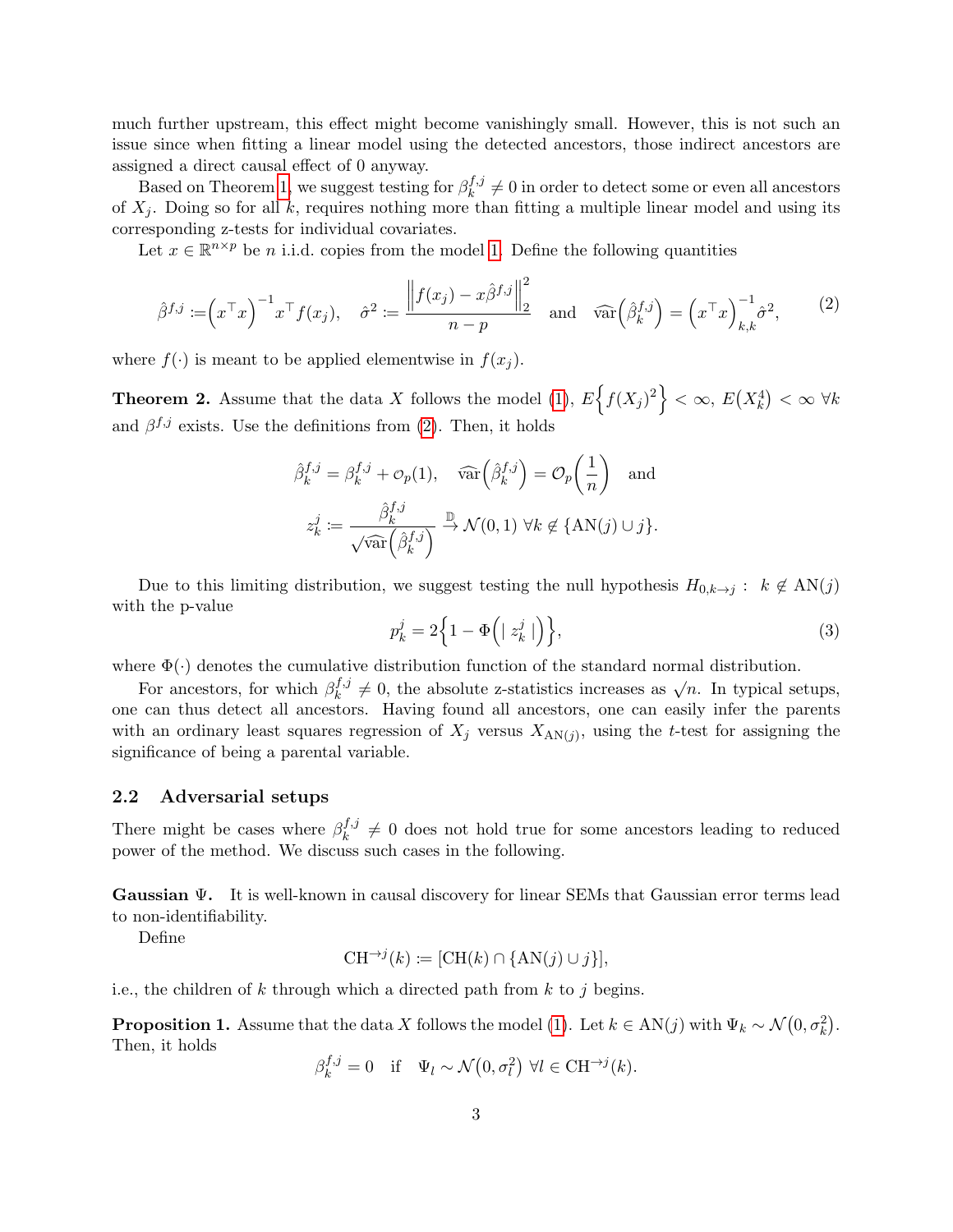Under the additional assumptions of Theorem [2,](#page-2-1)

$$
z_k^j \coloneqq \frac{\hat{\beta}_k^{f,j}}{\sqrt{\widehat{\text{var}}\left(\hat{\beta}_k^{f,j}\right)}} \stackrel{\mathbb{D}}{\to} \mathcal{N}(0,1).
$$

Thus, if every directed path from k to j starts with an edge for which the nodes on either end have Gaussian noise terms, we have no power to detect this ancestor relationship. However, we neither detect the opposite direction as guaranteed by Theorem [1](#page-1-1) and thus, control against false positives is guaranteed.

Error terms with the same distribution. A pathological case occurs, if a child's error term has the same distribution as the inherited contribution from the parent's error term. Then, all ancestors to which all directed paths from k start with that given child are not detectable.

<span id="page-3-2"></span>**Proposition 2.** Assume that the data X follows the model [\(1\)](#page-1-0). Let  $k \in AN(j)$  and  $CH^{\rightarrow j}(k) = \{l\}$ . Then, it holds

$$
\beta_k^{f,j} = 0 \quad \text{if} \quad \Psi_l \stackrel{\mathbb{D}}{=} \theta_{l,k} \Psi_k
$$

For the variables discussed here, the limiting Gaussian distribution as stated in Theorem [2](#page-2-1) is not guaranteed even though  $\beta_k^{f,j} = 0$ ; see also the proof in the supplemental material.

### <span id="page-3-1"></span><span id="page-3-0"></span>2.3 Simulation example



Figure 1: DAG of the linear SEM.

We study ancestor regression in a small simulation example. We generate data from a SEM that can be represented by the directed acyclic graph in Fig. [1](#page-3-0) and aim to infer the ancestors of  $X_4$ . We chose the precise setup such that neither of the adversarial cases discussed above is present. We let the sample size vary from  $10^2$  to  $10^6$  executing 200 simulation runs for each. As a nonlinear function, we use  $f(X_j) = X_j^3$ . By z-statistics, we mean  $z_k^4$  as defined in Theorem [2.](#page-2-1) We calculate p-values according to [\(3\)](#page-2-2) and apply a Bonferroni-Holm correction (without cutting of at 1 for the sake of visualization) to them.

In Fig. [1,](#page-3-0) we see the desired  $\sqrt{n}$ -growth of the absolute z-statistics for the ancestors, while for  $X_5$  and  $X_6$  their sample averages are close to their theoretical mean. The indirect ancestor is slightly harder to detect than the two parents. Although the null distribution is only asymptotically achieved, the type I family-wise error rate is controlled for every sample size, supporting our method's main benefit, i.e., robustness against false causal discovery.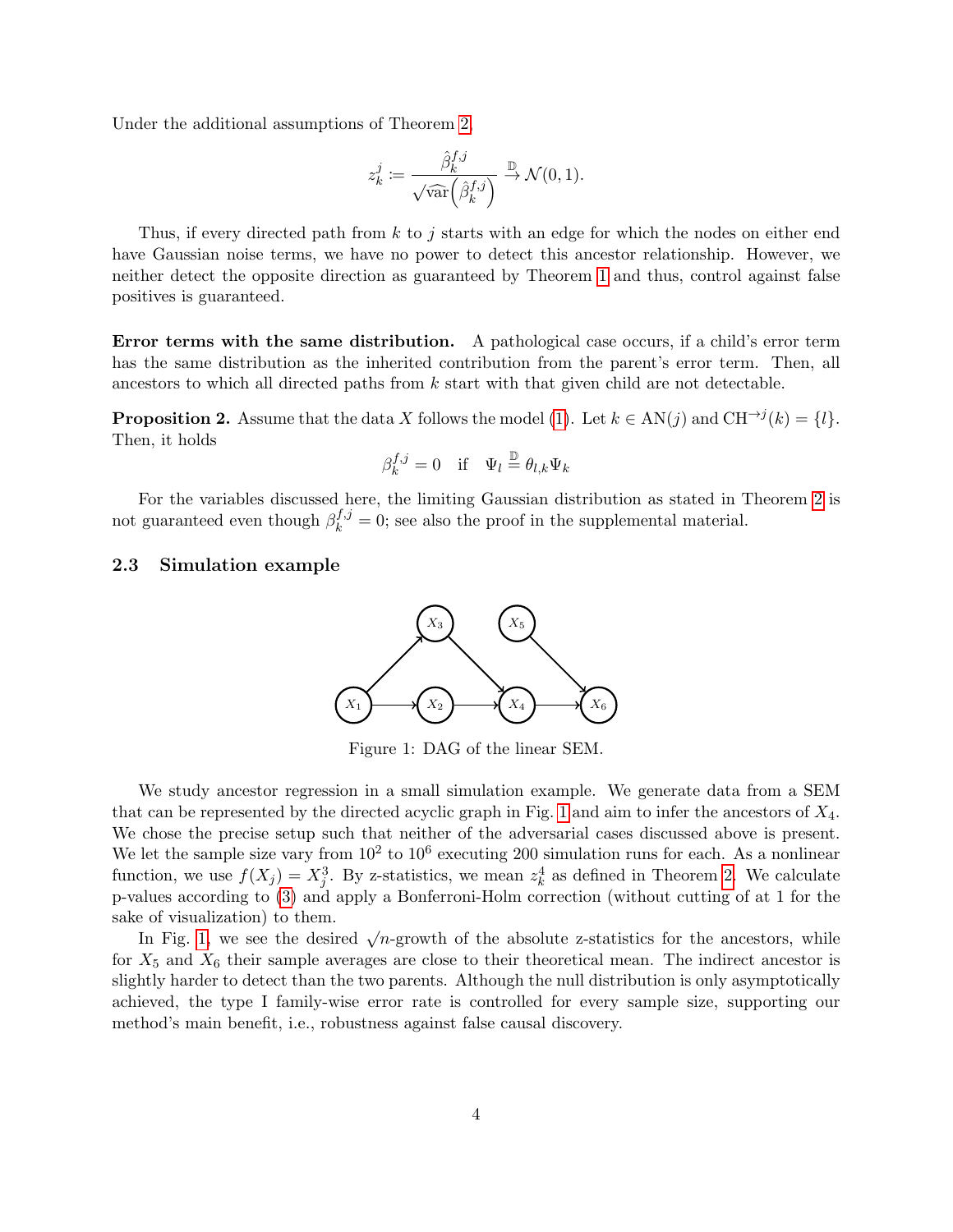

Figure 2: Detecting the ancestors of  $X_4$  in a linear SEM corresponding to Fig. [1.](#page-3-0) The results are based on 200 simulation runs. On the left: Average absolute z-statistics for the potential ancestors  $X_1$  (circles),  $X_2$  (triangles),  $X_3$  (pluses),  $X_5$  (crosses) and  $X_6$  (diamonds) for different sample sizes. The dotted diagonals correspond to  $\sqrt{n}$ -growth fitted to perfectly match at  $n = 10^5$ . The horizontal line corresponds to  $(2/\pi)^{1/2}$ , i.e., the first absolute moment of a standard normal. On the right: fraction of simulation runs with at least one false causal detection versus fraction of detected ancestors for the different sample sizes  $10^2$  (solid),  $10^3$  (dashed),  $10^4$  (dotted) and  $10^5$  (dot-dashed). The curve uses the level  $\alpha$  of the test as implicit curve parameter. The pluses correspond to  $\alpha = 5\%$ .

## 3 Ancestor detection in graphs: nodewise and recursive

### <span id="page-4-0"></span>3.1 Algorithm

In the previous section, we assumed that there is a (response) variable  $X_j$  that is of special interest. However, this is not always the case, instead, one might be interested in inferring the full graph of causal connections between the variables. Naturally, our ancestor detection technique can be extended to graphs by applying it nodewise. We suggest the procedure described in Algorithm [1.](#page-5-0)

In BUILDRECURSIVE the graph is recursively constructed by adding the estimated ancestors of every estimated ancestor. This recursive construction facilitates the detection of all ancestors. This procedure cannot increase the type I family-wise error rate compared to just using the significant p-values because a false causal discovery can only be propagated if it existed in the first place.

Since there is no guarantee that the recursive construction does not create directed cycles, we need to address this. In FINDSTRUCTURE, the significance level is gradually reduced until no more directed cycles are outputted. This means, that the output becomes somewhat independent of the significance level, e.g., in a case with two variables and  $P_1^2 = 10^{-6}$  and  $P_2^1 = 10^{-3}$ , we would never claim  $X_2 \to X_1$  no matter how large  $\alpha$  is chosen.

In practice, when there is no a priori knowledge on the structure of the data, one can also consider the largest  $\alpha$  such that no loops are created as a p-value for the null hypothesis that the modeling assumption [\(1\)](#page-1-0) holds true if the multiplicity correction is designed to control the family-wise error rate, e.g., Bonferroni-Holm. We summarize the properties of our algorithm.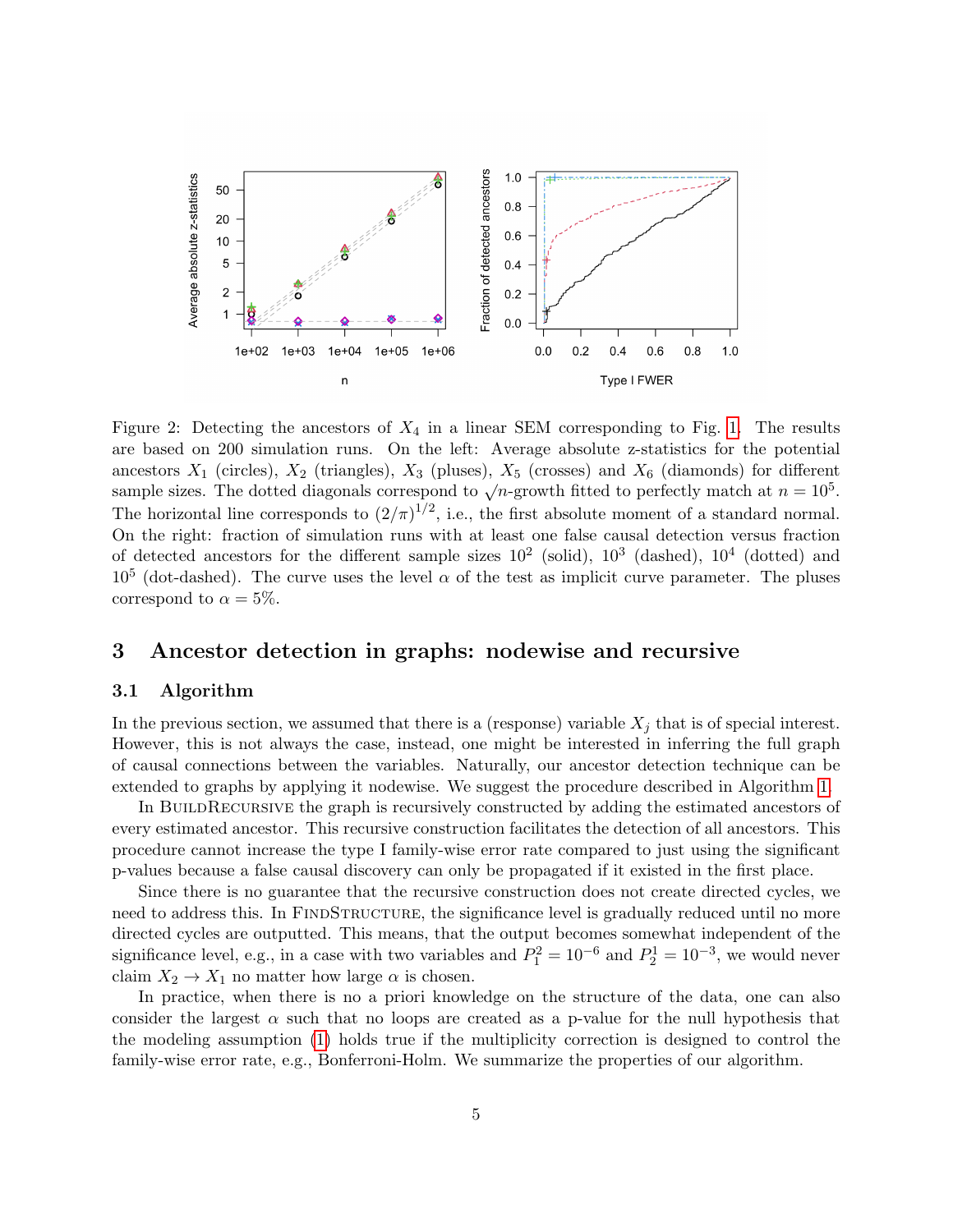<span id="page-5-0"></span>Algorithm 1 Graph detection

**Input** data  $x \in \mathbb{R}^{n \times p}$ , significance level  $\alpha \in (0, 1)$  and nonlinear function  $f(\cdot)$ Output Estimated set of ancestors  $AN(j) \forall j \in \{1, ..., p\}$ , adjusted significance level  $\hat{\alpha}$ 1: for  $j = 1$  to p do 2: Calculate  $p_k^j$  $\chi_k^j \,\forall k \neq j$  using [\(2\)](#page-2-0) and [\(3\)](#page-2-2) 3: Apply a multiplicity correction to the list of  $p_k^j$  $\psi_k^j$  ∀j,  $k \neq j$  denote the corrected p-values by  $P_k^j$ 4: Define  $P \in \mathbb{R}^{p \times p}$  such that  $P_{j,k} = P_k^j$  $P_k^j$  and  $P_{j,j} = 1$ 5:  $(A, \hat{\alpha}) \leftarrow$  FINDSTRUCTURE $(P, \alpha)$ 6: for  $j = 1$  to p do 7:  $AN(j) \leftarrow \{k : A_{j,k} = \text{TRUE}\}\$ 8: procedure FINDSTRUCTURE( $P \in \mathbb{R}^{d \times d}$ ,  $\alpha$ ) 9: Define  $A \in \mathbb{R}^{d \times d}$  such that  $A_{j,k} = \text{TRUE}$  if  $P_{j,k} < \alpha$  and else  $A_{j,k} = \text{FALSE}$ 10:  $A \leftarrow \text{BULDRECURSIVE}(A)$ 11:  $I \leftarrow \{j \in \{1, ..., d\} : A_{j,j} = \text{TRUE}\}$ 12: if  $I = \emptyset$  then 13: return  $(A, \alpha)$ 14: else 15:  $\hat{\alpha} \leftarrow \max_{j \in I, k \neq j \in I: P_{j,k} < \alpha} P_{j,k}$ 16:  $(A_{I,I}, \hat{\alpha}) \leftarrow \text{FINDSTRUCURE}(P_{I,I}, \hat{\alpha})$ 17:  $A \leftarrow \text{BULDRECURSIVE}(A)$ 18: **return**  $(A, \hat{\alpha})$ 19: **procedure** BUILDRECURSIVE $(A \in \mathbb{R}^{d \times d})$ 20: **for**  $j = 1$  to  $d$  do 21:  $\text{AN}(j) \leftarrow \{k : A_{j,k} = \text{TRUE}\}\$ 22: for  $j = 1$  to d do 23:  $S \leftarrow \emptyset$ 24: while  $AN(j) \ S \neq \emptyset$  do<br>
25: for  $k \in AN(j) \ S$  do for  $k \in \overline{\mathrm{AN}}(i) \setminus S$  do 26:  $\widehat{\text{AN}}(j) \leftarrow \widehat{\text{AN}}(j) \cup \widehat{\text{AN}}(k) \text{ and } S \leftarrow S \cup K$ 27:  $A_{i,\widehat{AN}(i)} \leftarrow \text{TRUE}$ 28: return A

k

<span id="page-5-1"></span>**Corollary 1.** Assume the conditions of Theorem [2](#page-2-1) hold  $\forall j \in \{1, ..., p\}$ . Let  $\widehat{AN}(j)$   $\forall j \in \{1, ..., p\}$ and  $\hat{\alpha}$  be the output of Algorithm [1](#page-5-0) with significance level  $\alpha$  and Bonferroni-Holm correction. Then, it holds

$$
\lim_{n \to \infty} \operatorname{pr} \left\{ \exists j, k \neq j : k \notin \mathrm{AN}(j) \text{ and } k \in \widehat{\mathrm{AN}}(j) \right\} \le \alpha \quad \text{and} \quad \lim_{n \to \infty} \operatorname{pr}(\hat{\alpha} \le \alpha') \le \alpha' \ \forall \alpha' \in (0, \alpha).
$$

### 3.2 Simulation example

We extend the simulation from Section [2.3](#page-3-1) to estimating every variable's ancestors using Algorithm [1.](#page-5-0) We compare our method to LINGAM using the implementation provided in the R-package pcalg [\(Kalisch et al., 2012\)](#page-8-5). Based on the graph given in Fig. [1,](#page-3-0) we consider two slightly different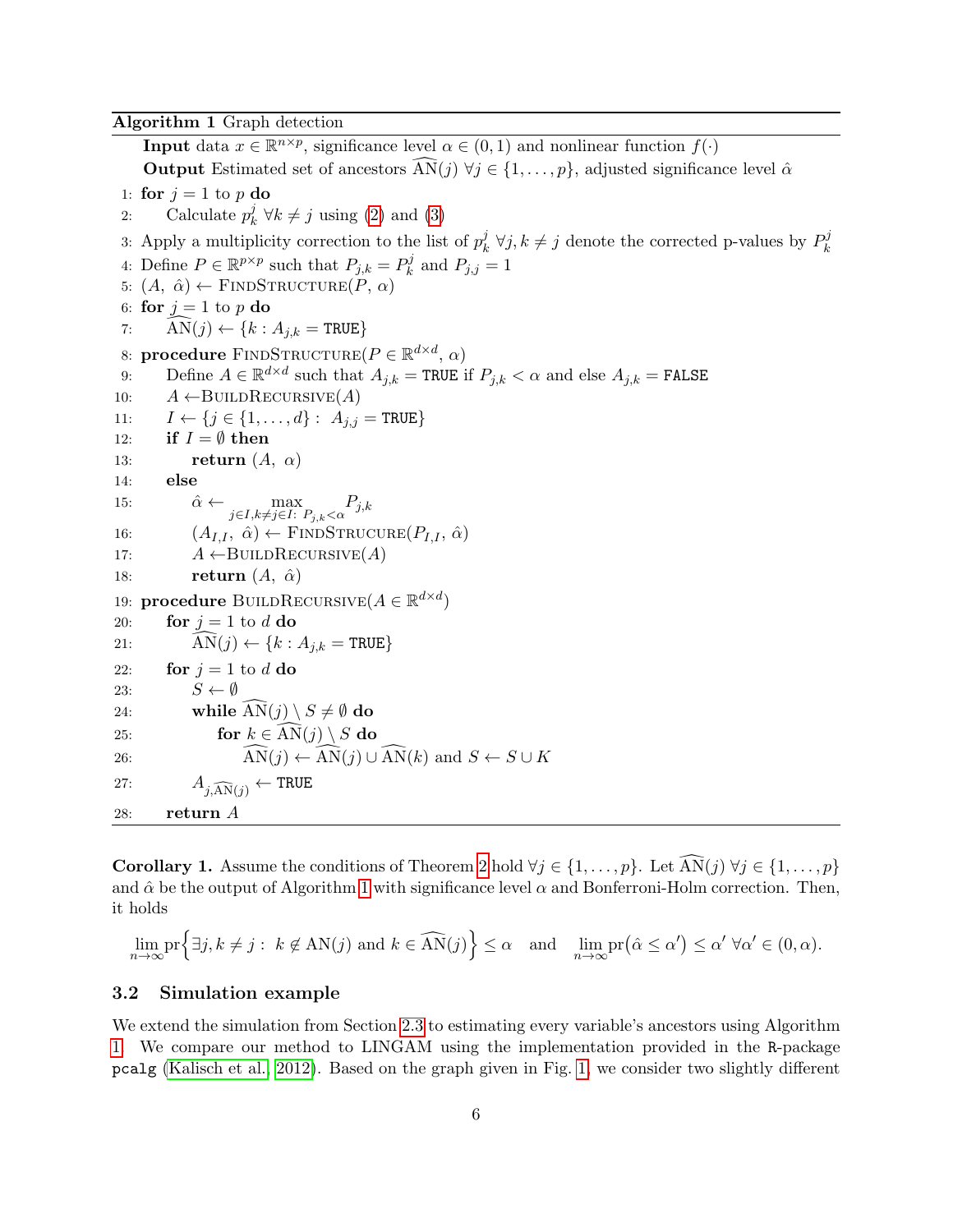linear SEMs. In the first, which uses the same data as the simulation in Section [2.3,](#page-3-1) only  $\Psi_6$ follows a Gaussian distribution while as in the second, both  $\Psi_5$  and  $\Psi_6$  do such that Proposition [1](#page-2-3) applies. For our method, we apply a Bonferroni-Holm correction (without cutting off at 1 for the sake of visualization). As LINGAM provides an estimated set of parents, we additionally apply BUILDRECURSIVE to the output to get an estimated set of ancestors to enable comparison with our method.

For the model with only one Gaussian error variable, we can reliably detect all ancestors without any false causal claims for  $n = 10^5$ . Not all curves reach a power of 1 even when letting the significance level become arbitrarily large. This can be explained by the possible insensitivity to the significance level as sketched in Section [3.1.](#page-4-0)

We are able to control the family-wise error rate even for low sample size, which is not the case for LINGAM. The power of LINGAM approaches 1 faster than ancestor regression and one might consider it to be favorable for  $n = 10^3$  or  $n = 10^4$  in the model with one Gaussian noise term. The picture changes when looking at the model with multiple Gaussian noise terms. LINGAM is still more powerful for some sample sizes but does not control the error at all. Ancestor regression reaches a power of almost 90% without any false causal discovery. The lacking 10% are due to the fact that 1 out of 10 ancestor relationships depicted in Fig. [1](#page-3-0) fulfills the conditions of Proposition [1](#page-2-3) for the non-identifiable Gaussian case.



Figure 3: Graph detection in a linear SEM corresponding to Fig. [1.](#page-3-0) The results are based on 200 simulation runs. Depicted is the family-wise error rate of false causal detection versus the fraction of detected ancestors for the different sample sizes  $10^2$  (solid),  $10^3$  (dashed),  $10^4$  (dotted) and  $10^5$  (dot-dashed). The curves use the level of the test  $\alpha$  as implicit curve parameter. The pluses correspond to  $\alpha = 5\%$ . The other symbols correspond to the performance of the LINGAM algorithm for sample size  $10^2$  (square),  $10^3$  (circle),  $10^4$  (triangle) and  $10^5$  (diamond). On the left: only  $\Psi_6$  follows a Gaussian distribution. On the right: both  $\Psi_5$  and  $\Psi_6$  follow a Gaussian distribution.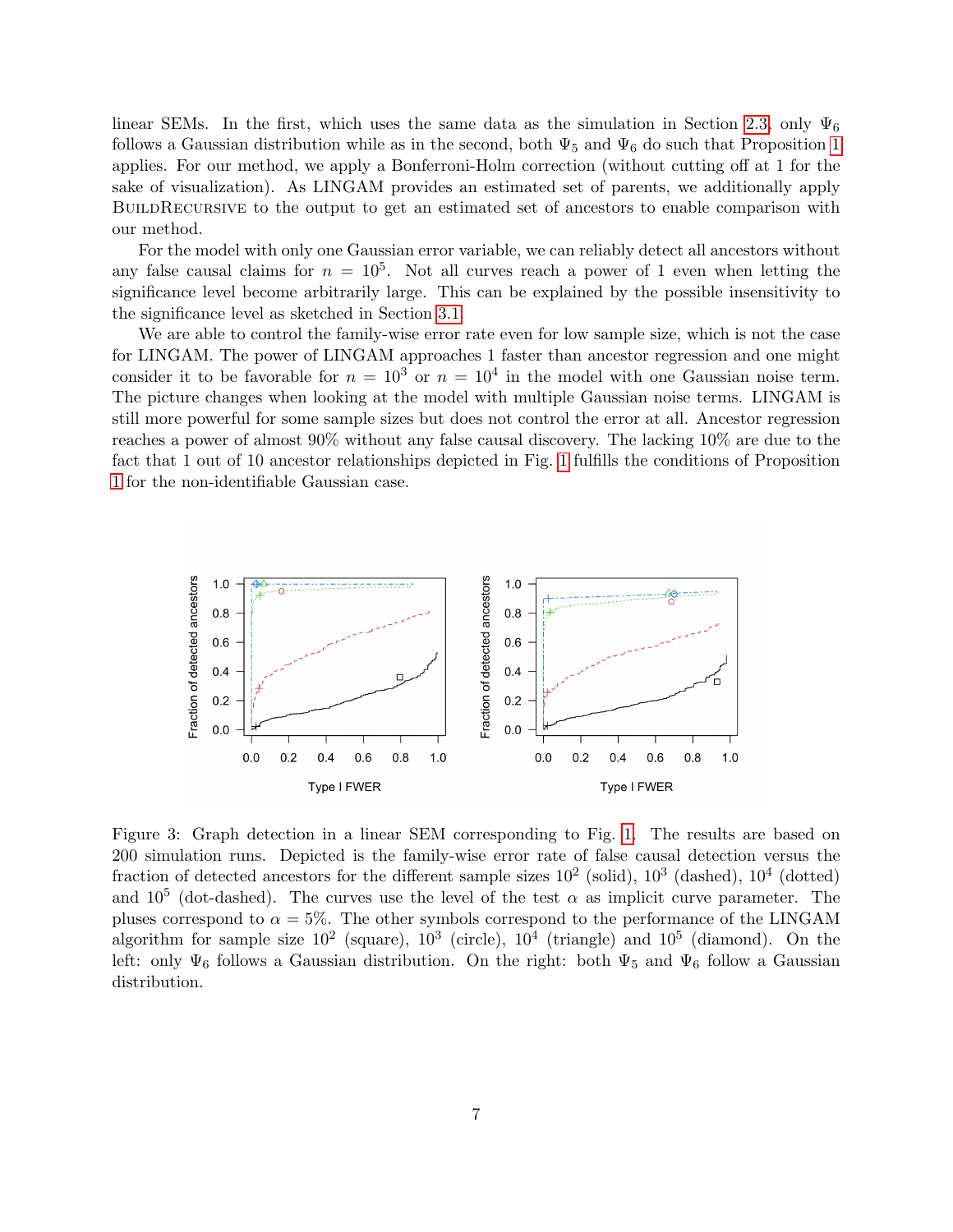## <span id="page-7-0"></span>4 Real data example

| Causal effect           | Suggested      | Passing        | Significant in | minimum    |
|-------------------------|----------------|----------------|----------------|------------|
|                         |                | <b>HOLS</b>    | linear model   | p-value    |
| $RAF \rightarrow MEK$   | $\overline{2}$ | 1              | 1              |            |
| Akt $\rightarrow$ Erk   |                | 2              | 2              | 5.1e-207   |
| $p38 \rightarrow PKC$   | 4              |                |                | 1.1e-143   |
| $PKA \rightarrow Akt$   | 3              |                |                | 5e-119     |
| $MEK \rightarrow RAF$   | 5              | 2              | 2              | 7.1e-115   |
| $Akt \rightarrow PKA$   |                | 2              | $\overline{2}$ | $2.1e-44$  |
| $PIP3 \rightarrow PIP2$ |                |                |                | 3.7e-41    |
| $PIP3 \rightarrow PLCg$ | 4              | 2              |                | $9.6e-35$  |
| $JNK \rightarrow p38$   | 3              | $\overline{2}$ | 2              | $1.6e-17$  |
| $PKC \rightarrow p38$   | 4              |                |                | $3.6e-16$  |
| $PKA \rightarrow Erk$   | 3              |                |                | $6.6e-12$  |
| $PKC \rightarrow JNK$   |                |                |                | $3.1e-0.9$ |
| $PIP2 \rightarrow PLCg$ |                |                |                |            |
| $PLCg \rightarrow PIP2$ | 5              |                |                |            |

Table 1: Analysis of the dataset by [Sachs et al.](#page-8-6) [\(2005\)](#page-8-6). The second column reports the number of environments (among 8 possible ones) in which the edge connection is suggested by Algorithm [1.](#page-5-0) The third columns shows in how many of these environments it then passes the HOLS check. The fourth column additionally reports, in how many of these it is also significant at the 5% level in the respective linear model fit, i.e., a direct (parental) causal edge, correcting for the total number of suggested connections in all environments. The last column reports the minimum of the p-values from linear regression among environments, where the edge connection is suggested and passes the HOLS check.

We analyze the flow cytometry dataset presented by [Sachs et al.](#page-8-6) [\(2005\)](#page-8-6). It contains cytometry measurements of 11 phosphorylated proteins and phospholipids. Data is available from various experimental conditions, some of which are interventional environments. The dataset has been further analyzed in various projects, see, e.g., [Mooij and Heskes](#page-8-7) [\(2013\)](#page-8-7), [Meinshausen et al.](#page-8-8) [\(2016\)](#page-8-8) and [Taeb et al.](#page-8-9) [\(2022\)](#page-8-9). Following these works, we consider data from 8 different environments, 7 of which are interventional. The sample size per environment ranges from 707 to 913.

For each environment, we fit a graph using Algorithm [1](#page-5-0) with nonlinear function  $f(X_j) = X_j^3$ and Boferroni-Holm correction. For the claimed set of ancestors, we subsequently fit an ordinary linear regression to see which ancestors might be parents.

The outputted  $\hat{\alpha}$  ranges from  $2 \times 10^{-2}$  to  $4 \times 10^{-13}$ . This happens due to the occurrence of estimated directed cycles and thus, there is strong indication that the data does not follow the model [\(1\)](#page-1-0). The deviation can be in terms of hidden variables, nonlinear effects, or noise that is not additive. Therefore, we want to additionally incorporate the HOLS check introduced in [Schultheiss et al.](#page-8-10) [\(2022\)](#page-8-10) that aims to find locally unconfounded linear effects in regression models (here, when regressing on the estimated ancestor variables). We find some edge connections that pass this subsequent HOLS check at the 5% level in certain environments. We omit the multiplicity correction for this check to lower the tendency to falsely claim causal detection. Thus, we find that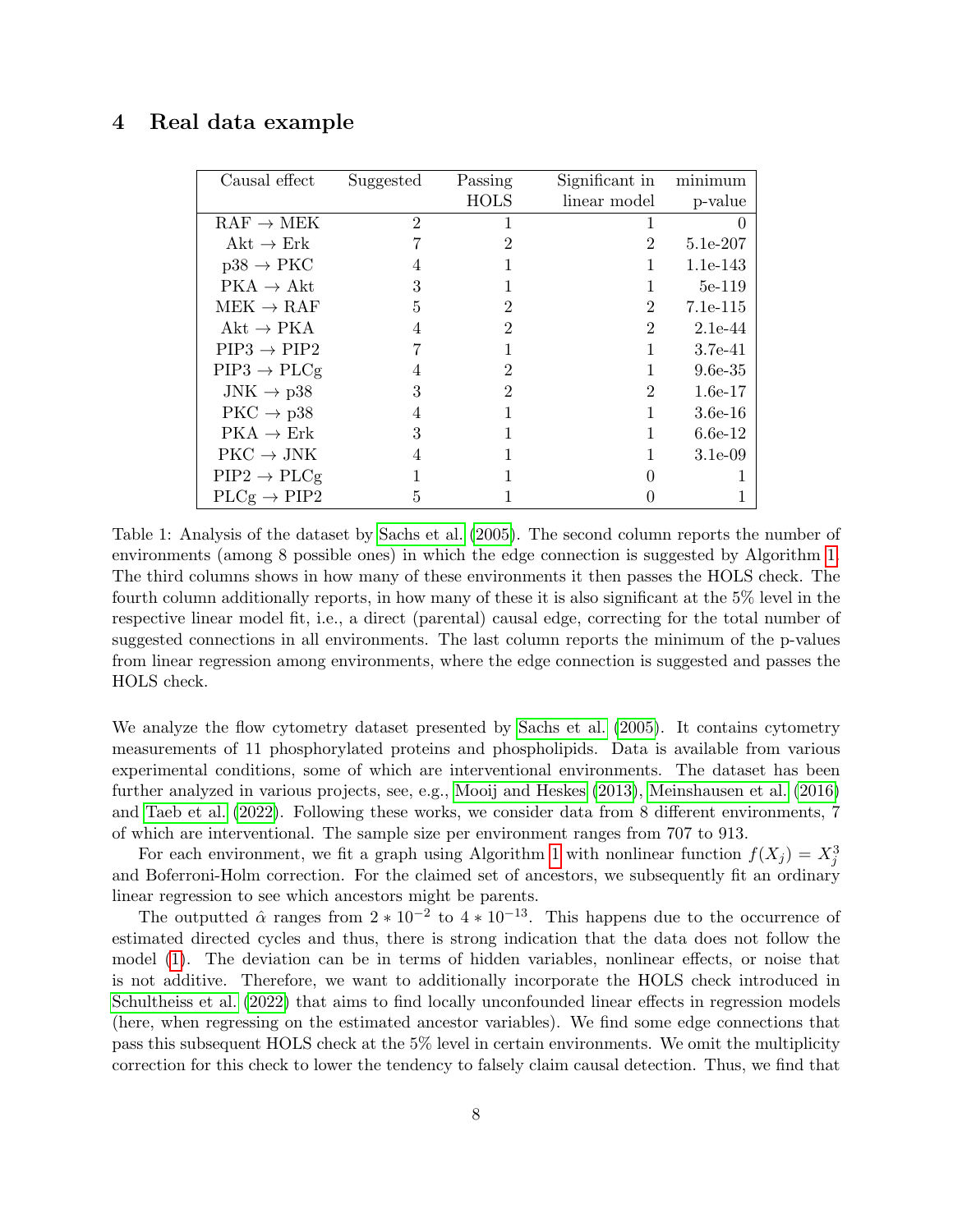the assumption of locally unconfounded linear effects is not unrealistic. We summarize our findings in Table [1](#page-7-0) which reports suggested edge connections that pass the HOLS check in at least one environment.

## Acknowledgment

C. Schultheiss and P. Bühlmann have received funding from the European Research Council (ERC) under the European Union's Horizon 2020 research and innovation programme.

## References

- <span id="page-8-1"></span>Chickering, D. M. (2002). Optimal structure identification with greedy search. Journal of machine learning research, 3(Nov):507–554.
- <span id="page-8-3"></span>Gnecco, N., Meinshausen, N., Peters, J., and Engelke, S. (2021). Causal discovery in heavy-tailed models. The Annals of Statistics, 49(3):1755–1778.
- <span id="page-8-5"></span>Kalisch, M., Mächler, M., Colombo, D., Maathuis, M. H., and Bühlmann, P. (2012). Causal inference using graphical models with the R package pcalg. Journal of Statistical Software,  $47(11):1-26.$
- <span id="page-8-8"></span>Meinshausen, N., Hauser, A., Mooij, J. M., Peters, J., Versteeg, P., and Bühlmann, P. (2016). Methods for causal inference from gene perturbation experiments and validation. Proceedings of the National Academy of Sciences, 113(27):7361–7368.
- <span id="page-8-7"></span>Mooij, J. M. and Heskes, T. (2013). Cyclic causal discovery from continuous equilibrium data. In Proceedings of the Twenty-Ninth Conference on Uncertainty in Artificial Intelligence, pages 431–439.
- <span id="page-8-4"></span>Peters, J. and Bühlmann, P. (2014). Identifiability of gaussian structural equation models with equal error variances. Biometrika, 101(1):219–228.
- <span id="page-8-6"></span>Sachs, K., Perez, O., Pe'er, D., Lauffenburger, D. A., and Nolan, G. P. (2005). Causal proteinsignaling networks derived from multiparameter single-cell data. Science, 308(5721):523–529.
- <span id="page-8-10"></span>Schultheiss, C., Bühlmann, P., and Yuan, M. (2022). Higher-order least squares: assessing partial goodness of fit of linear causal models. arXiv preprint arXiv:2109.14544.
- <span id="page-8-2"></span>Shimizu, S., Hoyer, P. O., Hyvärinen, A., Kerminen, A., and Jordan, M. (2006). A linear nongaussian acyclic model for causal discovery. Journal of Machine Learning Research, 7(10).
- <span id="page-8-0"></span>Spirtes, P., Glymour, C. N., and Scheines, R. (2001). Causation, prediction, and search. New York: Academic Press.
- <span id="page-8-9"></span>Taeb, A., Gamella, J. L., Heinze-Deml, C., and Bühlmann, P. (2022). Perturbations and causality in gaussian latent variable models. arXiv preprint arXiv:2101.06950v3.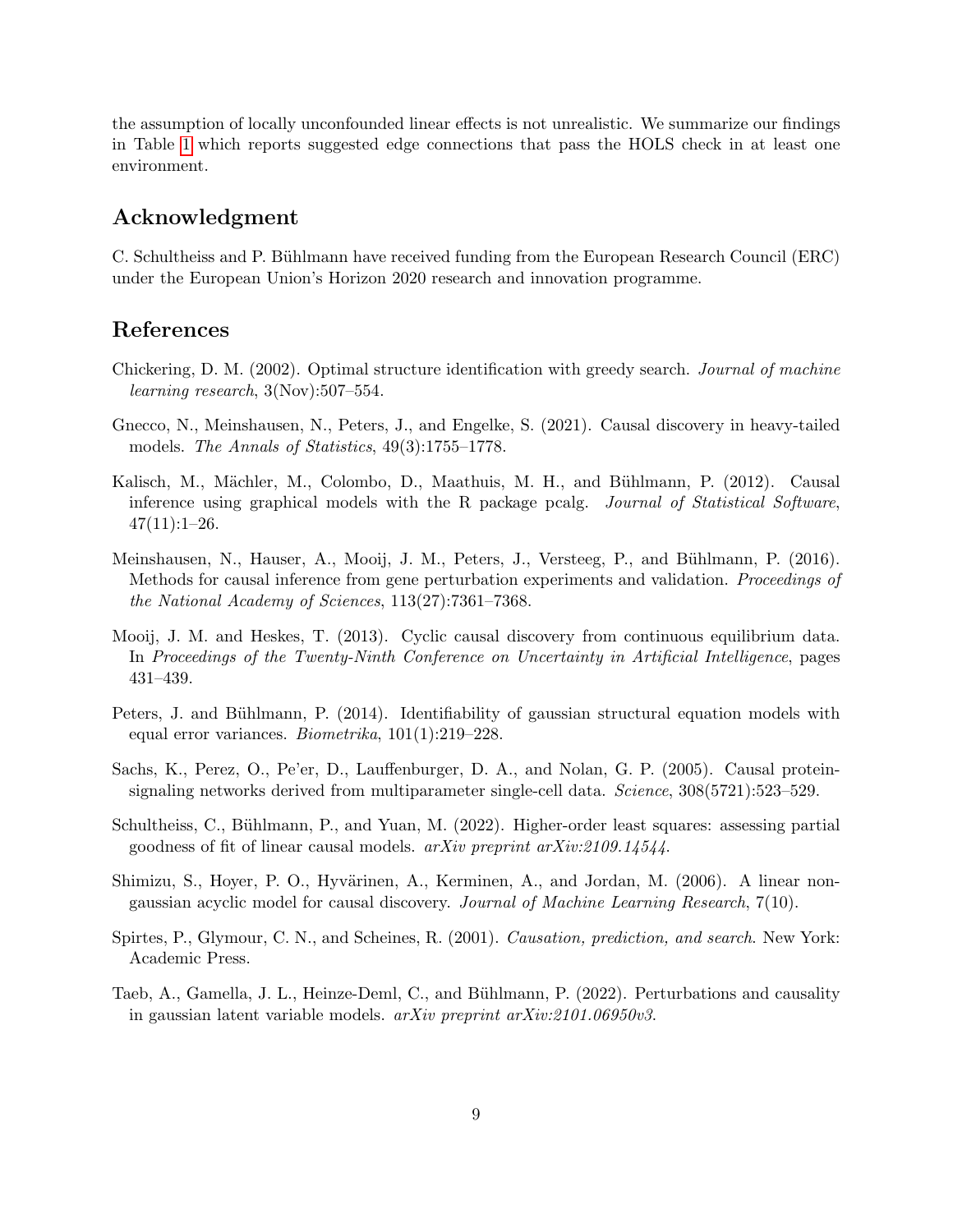# A Proofs

### A.1 Additional notation

We introduce additional notation that is used for these proofs.

Subindex  $-k$ , e.g.,  $x_{-k}$  denotes a matrix with all columns but the k-th.  $I_n$  is the n-dimensional identity matrix.  $P_{-k}$  denotes the orthogonal projection onto  $x_{-k}$  and  $P_{-k}^{\perp} = I_n - P_{-k}$  denotes the orthogonal projection onto its complement.  $P_x$  is the orthogonal projection onto all x.

For some random vector X, we have the moment matrix  $\Sigma^X := E(X X^T)$ . This equals the covariance matrix for centered  $X$ . We assume this matrix to be invertible. Then, the principal submatrix  $\Sigma_{-j,-j}^X := E(X_{-j}X_{-j}^\top)$  is also invertible. We denote statistical independence by  $\bot$ .

### A.2 Previous work

We adapt some definitions from and results proven in [Schultheiss et al.](#page-8-10) [\(2022\)](#page-8-10).

<span id="page-9-0"></span>
$$
Z_k := X_k - X_{-k}^{\top} \gamma_k, \qquad \text{where}
$$
  
\n
$$
\gamma_k := \underset{b \in \mathbb{R}^{p-1}}{\operatorname{argmin}} E \left\{ \left( X_k - X_{-k}^{\top} b \right)^2 \right\} = \left( \Sigma_{-k,-k}^X \right)^{-1} E(X_{-k} X_k),
$$
  
\n
$$
W_k := f(X_j) - X_{-k}^{\top} \zeta_k, \qquad \text{where}
$$
  
\n
$$
\zeta_k := \underset{b \in \mathbb{R}^{p-1}}{\operatorname{argmin}} E \left\{ \left( f(X_j) - X_{-k}^{\top} b \right)^2 \right\} = \left( \Sigma_{-k,-k}^X \right)^{-1} E \{ X_{-k} f(X_j) \}.
$$
  
\n(4)

Using these definitions, we have  $\beta_k^{f,j} = E(Z_k W_k)/E(Z_k^2) = E\{Z_k f(X_j)\}/E(Z_k^2)$  from partial regression. We cite a Lemma fundamental to our results.

<span id="page-9-1"></span>Lemma 1. Assume that the data follows the model [\(1\)](#page-1-0) without hidden variables. Then,

$$
Z_k = \delta_{k,k} \Psi_k + \sum_{l \in \text{CH}(k)} \delta_{k,l} \Psi_l \quad k = 1, \dots, p
$$

for an appropriate set of parameters. Further, the support of  $\gamma_j$  (cf. [\(4\)](#page-9-0)) is restricted to j's Markov boundary.

### A.3 Proof of Theorem [1](#page-1-1)

Let  $\Psi = (\Psi_1, \ldots, \Psi_p)^\top$ . Then, we can write  $X = \omega \Psi$  for a suitable  $\omega$  with  $\omega_{lk} = 0$  if  $l \notin$  ${DE(k) \cup k}$ . We can now find  $\beta^{f,j}$  using this representation.

$$
\beta^{f,j} = E(XX^{\top})^{-1} E\{Xf(X_j)\} = (\omega^{-1})^{\top} E(\Psi\Psi^{\top})^{-1} \omega^{-1} \omega E\{\Psi f(X_j)\}
$$
  
=  $(\omega^{-1})^{\top}$ diag $\left\{\frac{1}{E(\Psi_1^2)}, \dots, \frac{1}{E(\Psi_p^2)}\right\} E\{\Psi f(X_j)\} = (\omega^{-1})^{\top} \left[\frac{E\{\Psi_1 f(X_j)\}}{E(\Psi_1^2)}, \dots, \frac{E\{\Psi_p f(X_j)\}}{E(\Psi_p^2)}\right]^{\top}$ 

.

The third equality follows from the independence of the  $\Psi_l$ . Naturally, for all  $l \notin \{AN(j) \cup j\}$  we have  $\Psi_l \perp X_j$  such that  $E{\Psi_l f(X_j)} = 0$ . Further,  $\omega_{lk}^{-1} = 0$  if  $l \notin {\{DE(k) \cup k\}}$ . To see this, note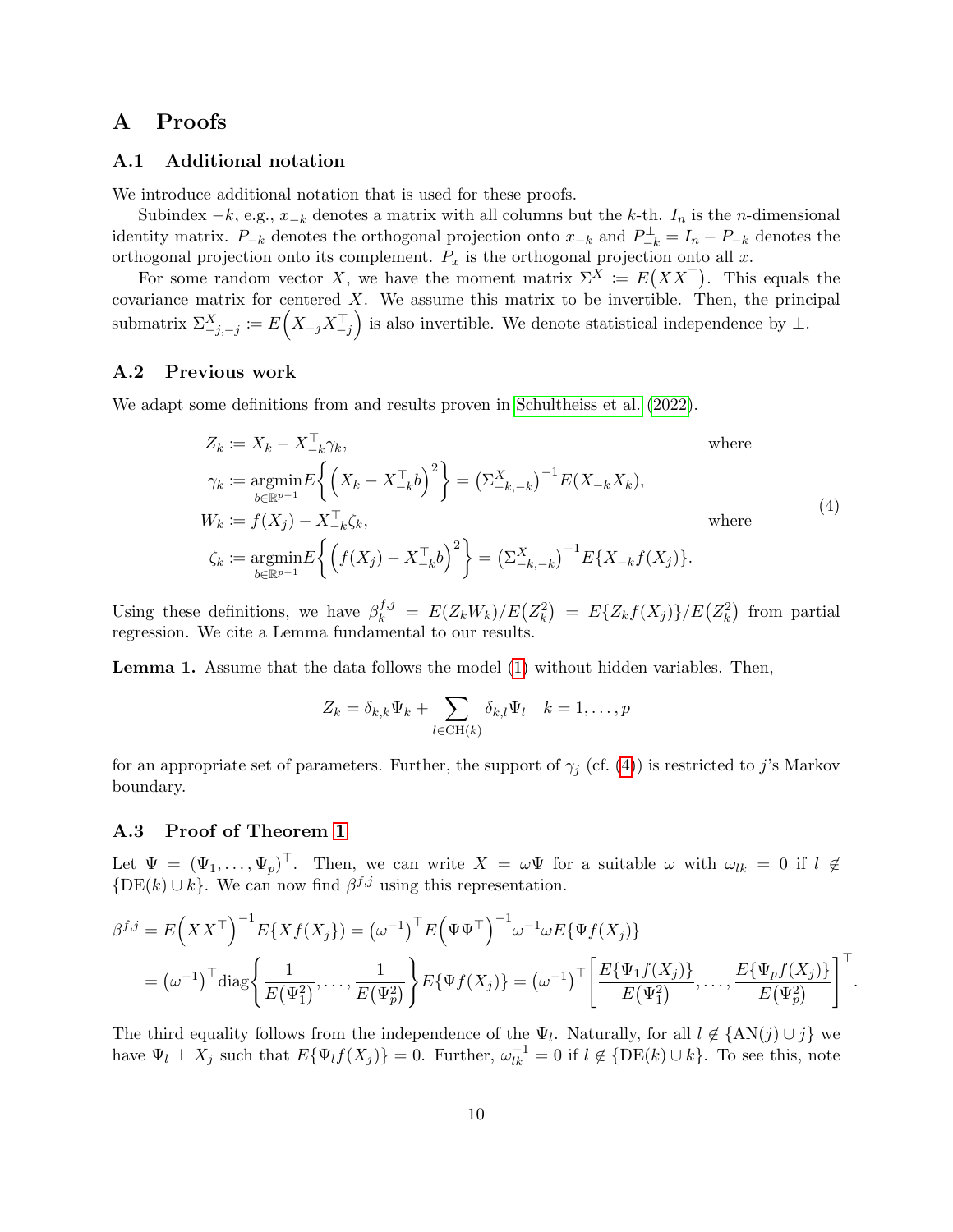that  $\omega$  would be lower triangular, if  $1, \ldots, p$  denoted a causal order. Then, its inverse would be lower triangular as well. Naturally, the same principle applies for every other permutation. Thus,

$$
\beta_k^{f,j} = \sum_l \omega_{lk}^{-1} \frac{E\{\Psi_l f(X_j)\}}{E(\Psi_l^2)} = \sum_{l \in \{\text{DE}(k)\cup k\}} \omega_{lk}^{-1} \frac{E\{\Psi_l f(X_j)\}}{E(\Psi_l^2)} = \sum_{l \in \{\text{DE}(k)\cup k\} \cap \{\text{AN}(j) \cup j\}} \omega_{lk}^{-1} \frac{E\{\Psi_l f(X_j)\}}{E(\Psi_l^2)}
$$

such that  $\beta_k^{f,j} = 0$  if  $\{ \text{DE}(k) \cup k \} \cap \{ \text{AN}(j) \cup j \} = \emptyset$ , i.e., if k is not an ancestor of j.

Alternatively, we could invoke Lemma [1](#page-9-1) to see that  $Z_k \perp X_j$  for a non-ancestor k. Then,  $\beta_k^{f,j} = E\{Z_k f(X_j)\}/E\big(Z_k^2\big) = 0$ 

## A.4 Proof of Theorem [2](#page-2-1)

Define

$$
f(X_j) := X^\top \beta^{f,j} + \mathcal{E}, \quad \hat{z}_k = P_{-k}^\perp x_k \quad \text{and} \quad \hat{w}_k = P_{-k}^\perp f(x_j) \quad \text{such that} \quad \hat{\beta}_k^{f,j} = \frac{\hat{z}_j^\top \hat{w}_j}{\hat{z}_j^\top \hat{z}_j}.
$$

Since we assume the covariance matrix to be bounded, we find

$$
\frac{1}{n} x_{-k}^{\top} x_{-k} \xrightarrow{\mathbb{P}} \Sigma_{-k,-k}^{X} \implies n \left( x_{-k}^{\top} x_{-k} \right)^{-1} \xrightarrow{\mathbb{P}} \left( \Sigma_{-k,-k}^{X} \right)^{-1}
$$
\n
$$
\implies \left\| n \left( x_{-k}^{\top} x_{-k} \right)^{-1} \right\| \xrightarrow{\mathbb{P}} \left\| \left( \Sigma_{-k,-k}^{X} \right)^{-1} \right\| = \mathcal{O}(1),
$$

where we use invertibility and the continuous mapping theorem. This then implies

$$
\begin{split} | z_k^{\top} P_{-k} w_k | = & | z_k^{\top} x_{-k} \left( x_{-k}^{\top} x_{-k} \right)^{-1} x_{-k}^{\top} w_k | \leq \left\| z_k^{\top} x_{-k} \right\|_2 \left\| \left( x_{-k}^{\top} x_{-k} \right)^{-1} \right\|_2 \left\| x_{-k}^{\top} w_k \right\|_2 \\ & \leq \left\| z_k^{\top} x_{-k} \right\|_1 \left\| \left( x_{-k}^{\top} x_{-k} \right)^{-1} \right\|_2 \left\| x_{-k}^{\top} w_k \right\|_1 = \sum_{l \neq k} | z_k^{\top} x_l | \left\| \left( x_{-k}^{\top} x_{-k} \right)^{-1} \right\|_2 \sum_{l \neq k} | x_l^{\top} w_k | \\ & = \mathcal{O}_p(\sqrt{n}) \mathcal{O}_p\left( \frac{1}{n} \right) \mathcal{O}_p(n) = \mathcal{O}_p(\sqrt{n}) \end{split}
$$

and analogously

<span id="page-10-0"></span>
$$
| z_k^{\top} P_{-k} z_k | = \mathcal{O}_p(\sqrt{n}) \mathcal{O}_p\left(\frac{1}{n}\right) \mathcal{O}_p(\sqrt{n}) = \mathcal{O}_p(1).
$$

We get a better rate for  $|z_k^{\top} x_l|$  than for  $|x_l^{\top} w_k|$  since we assume existence of the fourth moments. Then,

$$
\frac{1}{n}\hat{z}_{k}^{\top}\hat{w}_{k} = \frac{1}{n}z_{k}^{\top}P_{-k}^{\perp}w_{k} = \frac{1}{n}\left(z_{k}^{\top}w_{k} - z_{k}^{\top}P_{-k}w_{k}\right) = \frac{1}{n}z_{k}^{\top}w_{k} + \mathcal{O}_{p}\left(\frac{1}{\sqrt{n}}\right)
$$
\n
$$
= E(Z_{k}W_{k}) + \mathcal{O}_{p}(1),
$$
\n
$$
\frac{1}{\sqrt{n}}\hat{z}_{k}^{\top}\hat{w}_{k} = \frac{1}{\sqrt{n}}z_{k}^{\top}w_{k} + \mathcal{O}_{p}(1) \stackrel{\mathbb{D}}{\rightarrow} \mathcal{N}\{E(Z_{k}W_{k}), \text{var}(Z_{k}W_{k})\} \text{ and }
$$
\n
$$
\frac{1}{n}\hat{z}_{k}^{\top}\hat{z}_{k} = \frac{1}{n}z_{k}^{\top}P_{-k}^{\perp}z_{k} = \frac{1}{n}\left(z_{k}^{\top}z_{k} - z_{k}^{\top}P_{-k}z_{k}\right) = \frac{1}{n}z_{k}^{\top}z_{k} + \mathcal{O}_{p}\left(\frac{1}{n}\right)
$$
\n
$$
= E(Z_{k}^{2}) + \mathcal{O}_{p}(1).
$$
\n(5)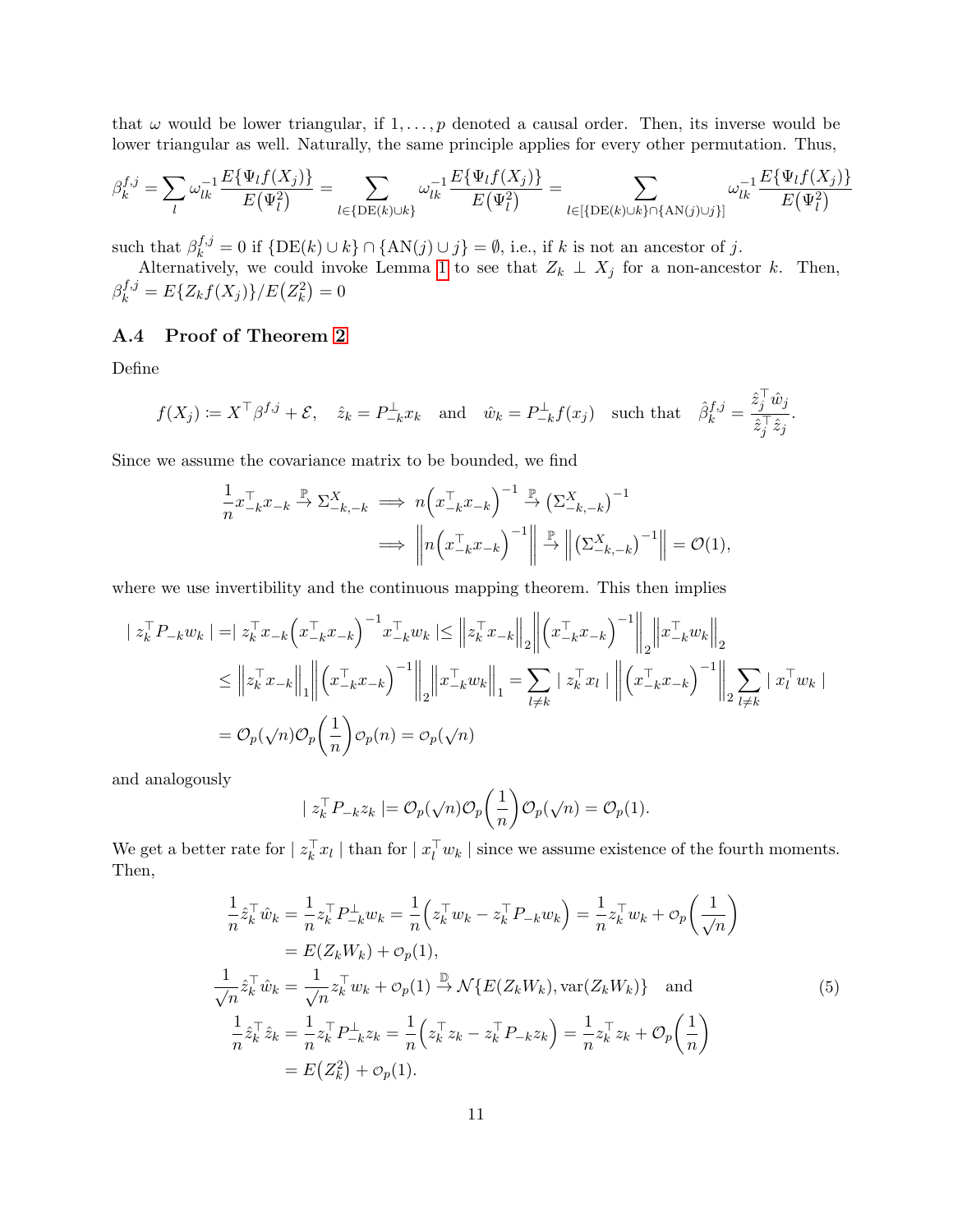The second line is restricted to covariates for which this variance exists, which includes all nonancestors as  $Z_k \perp W_k$ . Using Slutsky's theorem, we have

$$
\hat{\beta}_k^{f,j} = \frac{E(Z_k W_k)}{E(Z_k^2)} + \mathcal{O}_p(1) = \beta_k^{f,j} + \mathcal{O}_p(1) \,\forall k \text{ and}
$$
\n
$$
\sqrt{n} \hat{\beta}_k^{f,j} \xrightarrow{\mathbb{D}} \mathcal{N} \left\{ 0, \frac{E(W_k^2)}{E(Z_k^2)} \right\} \forall k \notin \{ \text{AN}(j) \cup j \},
$$
\n(6)

which proves the first part of the theorem.

It remains to consider the variance estimate. Similar to above, we have

<span id="page-11-0"></span>
$$
n\left(x^{\top}x\right)_{kk}^{-1} \stackrel{\mathbb{P}}{\to} \left(\Sigma^{X}\right)_{kk}^{-1} \equiv \frac{1}{E\left(Z_{k}^{2}\right)} = \mathcal{O}(1).
$$

Further,

$$
\hat{\sigma}^2 = \frac{\left\|f(x_j) - x\hat{\beta}^{f,j}\right\|_2^2}{n-p} := \frac{1}{n-p}\hat{\epsilon}^\top \hat{\epsilon} = \frac{1}{n-p}\epsilon^\top P_x^\perp \epsilon = \frac{1}{n-p}\Big(\epsilon^\top \epsilon - \epsilon^\top P_x \epsilon\Big).
$$

Similar to before

$$
\frac{1}{n-p} \mid \epsilon^{\top} P_{x} \epsilon \mid = \frac{1}{n-p} \mathcal{O}_p(n) \mathcal{O}_p\left(\frac{1}{n}\right) \mathcal{O}_p(n) = \mathcal{O}_p(1) \quad \text{such that}
$$

$$
\hat{\sigma}^2 = \frac{1}{n-p} \epsilon^{\top} \epsilon + \mathcal{O}_p(1) = E(\mathcal{E}^2) + \mathcal{O}_p(1) = \mathcal{O}_p(1).
$$

Combined, we find

$$
n\widehat{\text{var}}\left(\widehat{\beta}_{k}^{f,j}\right) = \mathcal{O}_p(1) \leftrightarrow \widehat{\text{var}}\left(\widehat{\beta}_{k}^{f,j}\right) = \mathcal{O}_p\left(\frac{1}{n}\right),
$$

proving the second part of the theorem.

For non-ancestors,  $\beta_k^{f,j} = 0$  such that  $W_k = \mathcal{E}$ . Then,

$$
n\widehat{\text{var}}\left(\widehat{\beta}_k^{f,j}\right) = \frac{E(\mathcal{E}^2)}{E(Z_k^2)} + o_p(1) = \frac{E(W_k^2)}{E(Z_k^2)} + o_p(1)
$$

such that the last statement of Theorem [2](#page-2-1) follows again from Slutsky's theorem and [\(6\)](#page-11-0).

## A.5 Proof of Proposition [1](#page-2-3)

Using the representation from above, we have

$$
X_j = \sum_{l \in \{\text{AN}(j) \cup j\}} \omega_{jl} \Psi_l.
$$

We find

$$
0 \equiv E(Z_k X_j) = E\left(Z_k \sum_{l \in \{\text{AN}(j) \cup j\}} \omega_{jl} \Psi_l\right) = \sum_{l \in \{\text{AN}(j) \cup j\} \setminus \{\text{CH}(k) \cup k\}} \omega_{jl} E(Z_k \Psi_l)
$$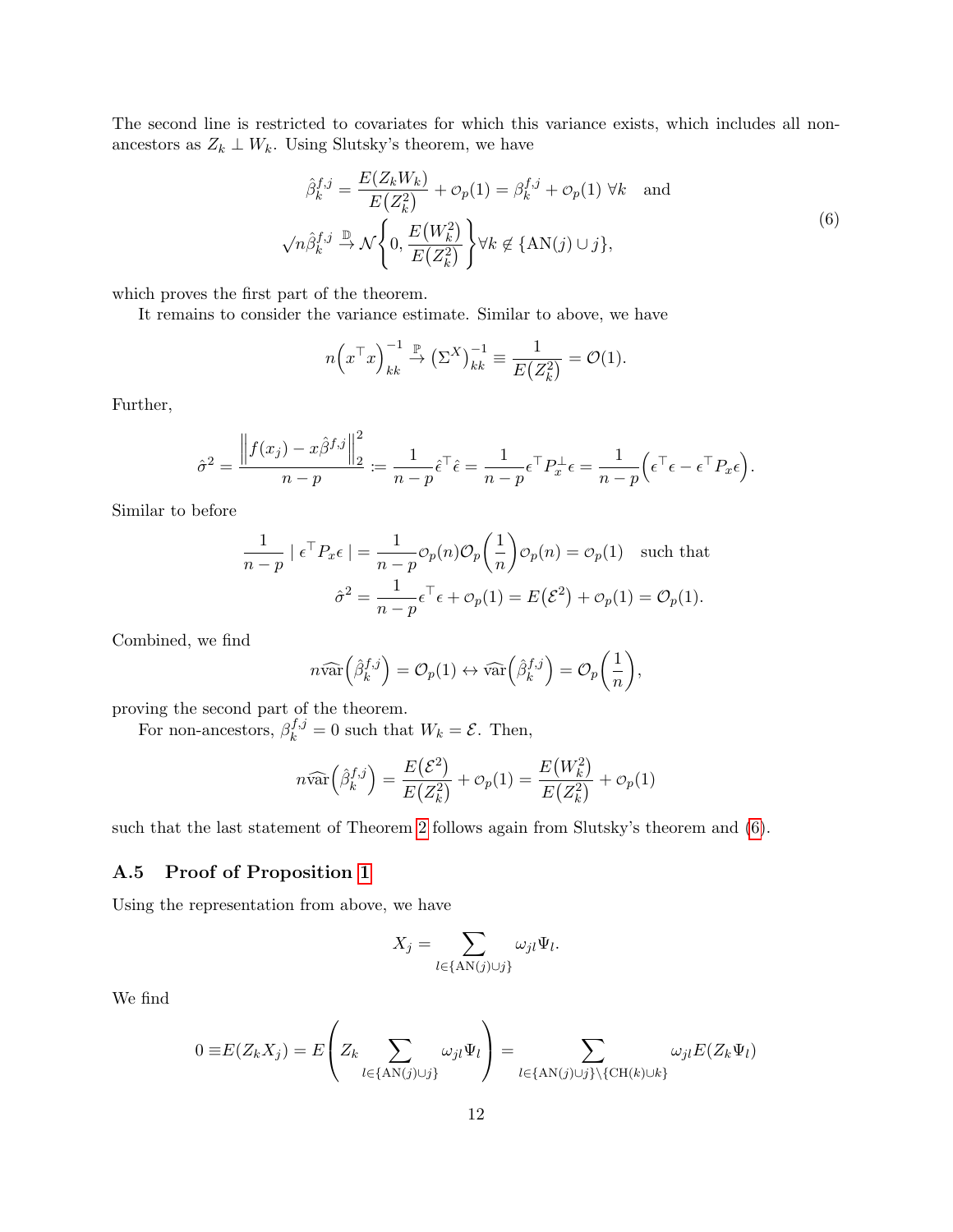$$
\begin{split} & +E\left(Z_k\sum_{l\in\{\text{AN}(j)\cup j\}\cap\{\text{CH}(k)\cup k\}}\omega_{jl}\Psi_l\right)=E\left(Z_k\sum_{l\in\{\text{CH}^{\rightarrow j}(k)\cup k\}}\omega_{jl}\Psi_l\right)\\ =&E\left(\sum_{m\in\{\text{CH}(k)\cup k\}}\delta_{k,m}\Psi_m\sum_{l\in\{\text{CH}^{\rightarrow j}(k)\cup k\}}\omega_{jl}\Psi_l\right)\\ =&\sum_{m\in\{\text{CH}(k)\backslash \text{CH}^{\rightarrow j}(k)\}}\sum_{l\in\{\text{CH}^{\rightarrow j}(k)\cup k\}}\delta_{k,m}\omega_{jl}E(\Psi_m\Psi_l)\\ & +E\left(\sum_{m\in\{\text{CH}^{\rightarrow j}(k)\cup k\}}\delta_{k,m}\Psi_m\sum_{l\in\{\text{CH}^{\rightarrow j}(k)\cup k\}}\omega_{jl}\Psi_l\right)\\ =&E\left(\sum_{m\in\{\text{CH}^{\rightarrow j}(k)\cup k\}}\delta_{k,m}\Psi_m\sum_{l\in\{\text{CH}^{\rightarrow j}(k)\cup k\}}\omega_{jl}\Psi_l\right). \end{split}
$$

The last remaining term corresponds to the only set L such that  $Z_k \not\perp \Psi_L \not\perp X_j$ , i.e., the only set that could potentially induce dependence. However, in the setup of Proposition [1,](#page-2-3) both sums are Gaussian random variables such that uncorrelatedness implies independence. Therefore,  $Z_k \perp X_j$ such that  $E\{Z_k f(X_j)\}=0$  and  $\beta_k^{f,j}=0$ .

By the same argument  $Z_k \perp X_m$  for all mediators m between k and j. Generally,  $Z_k \perp X_l$   $\forall l \notin$  ${DE(k) \cup k}$ . As  $Z_k$  is independent of all mediators but also of all non-descendants of itself, it is independent of all ancestors of j except itself. Therefore, it is also independent from

$$
\mathcal{E} = W_k = f(X_j) - X_{\{\text{AN}(j) \cup j\} \setminus k} \beta_{\{\text{AN}(j) \cup j\} \setminus k}^{f,j}
$$

such that the variance as in [\(5\)](#page-10-0) is consistently estimated.

### A.6 Proof of Proposition [2](#page-3-2)

Following the derivation from the previous section, we see that dependence between  $Z_k$  and  $X_j$  can only be induced through  $\Psi_m$  with  $m \in \{ \text{CH}^{\rightarrow j}(k) \cup k \} = l \cup k$ . Since we exclude mediated paths in the assumptions of Proposition [2,](#page-3-2) dependence between  $Z_k$  and  $X_l$  can only be induced by  $\Psi_k$ and  $\Psi_l$ . It follows

$$
0 \equiv E(Z_k X_l) = E\{(\delta_{k,k} \Psi_k + \delta_{k,l} \Psi_l)(\theta_{l,k} \Psi_k + \Psi_l)\} \rightarrow \delta_{k,k} \theta_{l,k} E(\Psi_k^2) = -\delta_{k,l} E(\Psi_l^2) \leftrightarrow \delta_{k,k} = -\delta_{k,l} \theta_{l,k}
$$

For the last equivalence, we use the assumption on the distribution.

Furthermore,

$$
\omega_{jl}\Psi_l + \omega_{jk}\Psi_k = \omega_{jl}(\theta_{l,k}\Psi_k + \Psi_l)
$$

since contributions of  $\Psi_k$  in  $X_j$  must be mediated through CH<sup> $\rightarrow$ j</sup>(k) with the according weights. We get

$$
E\{Z_k f(X_j)\} = E\left\{\sum_{m \in \{\text{CH}(k)\cup k\}} \delta_{k,m} \Psi_m f\left(\omega_{jl} \Psi_l + \omega_{jk} \Psi_k + \sum_{l \neq r \neq k} \omega_{jr} \Psi_r\right)\right\}
$$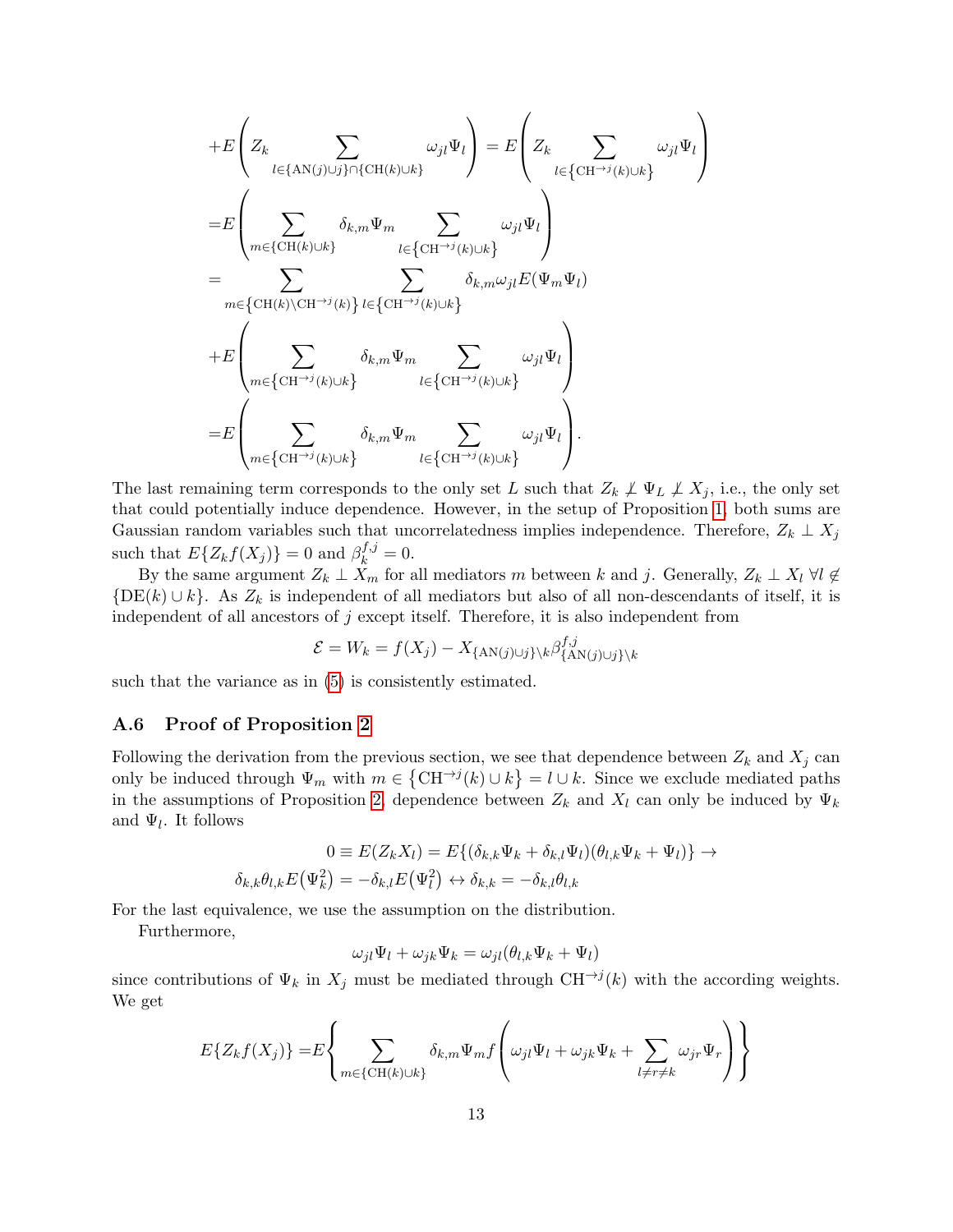$$
=E\left[ (\delta_{k,k}\Psi_k + \delta_{k,l}\Psi_l) f \left\{ \omega_{jl}(\theta_{l,k}\Psi_k + \Psi_l) + \sum_{l \neq r \neq k} \omega_{jr} \Psi_r \right\} \right]
$$
  

$$
= \delta_{k,l} E\left[ (-\theta_{l,k}\Psi_k + \Psi_l) f \left\{ \omega_{jl}(\theta_{l,k}\Psi_k + \Psi_l) + \sum_{l \neq r \neq k} \omega_{jr} \Psi_r \right\} \right]
$$
  

$$
= \delta_{k,l} \left( -E\left[ \theta_{l,k}\Psi_k f \left\{ \omega_{jl}(\theta_{l,k}\Psi_k + \Psi_l) + \sum_{l \neq r \neq k} \omega_{jr} \Psi_r \right\} \right] +
$$
  

$$
E\left[ \Psi_l f \left\{ \omega_{jl}(\theta_{l,k}\Psi_k + \Psi_l) + \sum_{l \neq r \neq k} \omega_{jr} \Psi_r \right\} \right].
$$

Since  $\Psi_l \triangleq \theta_{l,k} \Psi_k$  and the two terms appear with the same weight in  $X_j$ , the two expectations cancel each other such that  $E\{Z_kf(X_j)\}=0$ . However,  $Z_k \not\perp X_j$  in general such that  $\text{var}(Z_kW_k)=0$  $E(Z_k^2)E(W_k^2)$  is not generally true. Then, the limiting distribution of the estimator is not the same as for non-ancestors, see also [\(5\)](#page-10-0).

### A.7 Proof of Corollary [1](#page-5-1)

Let j, k be such that  $k \in \widehat{AN}(j)$ . This means that there is at least one set  $M = \{m_0 = k, m_1, \ldots, m_{t-1}, m_t = j\}$  such that  $P_{m_{s-1}}^{m_s} < \alpha \ \forall s \in \{1, \ldots, t\}$ , where  $t \geq 1$ . If  $k \notin AN(j)$  at least one of these must correspond to a false causal discovery, i.e., there is an s such that  $P_{m_s-1}^{m_s} < \alpha$  but  $m_{s-1} \notin \text{AN}(m_s)$ . We conclude

$$
\left\{\exists j, k\neq j:\ k\not\in \text{AN}(j) \text{ and } k\in \widehat{\text{AN}}(j)\right\}\rightarrow \left\{\exists j, k\neq j:\ k\not\in \text{AN}(j) \text{ and } P_k^j<\alpha\right\}.
$$

Let  $r = \sum_{j,k\neq j} 1_{\{H_{0,k\to j} \text{ is true}\}}$  denote the number of true null hypotheses. By the construction of Bonferroni-Holm

$$
\left\{\exists j, k \neq j : k \notin \text{AN}(j) \text{ and } P_k^j < \alpha\right\} \to \left\{\exists j, k \neq j : k \notin \text{AN}(j) \text{ and } p_k^j < \alpha/r\right\}.
$$

Let  $z_k^j = \hat{\beta}_k^{f,j}/\sqrt{\widehat{\text{var}}}(\hat{\beta}_k^{f,j})$  as used in Theorem [2.](#page-2-1) We find

$$
\lim_{n \to \infty} \text{pr}\Big\{\exists j, k \neq j : k \notin \mathcal{AN}(j) \text{ and } k \in \widehat{\mathcal{AN}}(j)\Big\} \le \lim_{n \to \infty} \text{pr}\Big\{\exists j, k \neq j : k \notin \mathcal{AN}(j) \text{ and } P_k^j < \alpha\Big\}
$$
\n
$$
\le \lim_{n \to \infty} \text{pr}\Big\{\exists j, k \neq j : k \notin \mathcal{AN}(j) \text{ and } p_k^j < \alpha/r\Big\} = \lim_{n \to \infty} \text{pr}\Big(\min_{j,k \neq j : k \notin \mathcal{AN}(j)} p_k^j < \alpha/r\Big)
$$
\n
$$
\le \lim_{n \to \infty} \sum_{j,k \neq j : k \notin \mathcal{AN}(j)} \text{pr}\Big(p_k^j < \alpha/r\Big) \le \sum_{j,k \neq j : k \notin \mathcal{AN}(j)} \lim_{n \to \infty} \text{pr}\Big(p_k^j \le \alpha/r\Big)
$$
\n
$$
= \sum_{j,k \neq j : k \notin \mathcal{AN}(j)} \lim_{n \to \infty} \text{pr}\Big\{\Psi\Big(|z_j^k|\Big) > 1 - \alpha/2r\Big\} = \sum_{j,k \neq j : k \notin \mathcal{AN}(j)} \lim_{n \to \infty} \text{pr}\Big\{|z_j^k| > \Psi^{-1}(1 - \alpha/2r)\Big\}
$$
\n
$$
= \sum_{j,k \neq j : k \notin \mathcal{AN}(j)} 1 - \lim_{n \to \infty} \text{pr}\Big\{|z_j^k| \le \Psi^{-1}(1 - \alpha/2r)\Big\} = \sum_{j,k \neq j : k \notin \mathcal{AN}(j)} \alpha/r = \alpha,
$$